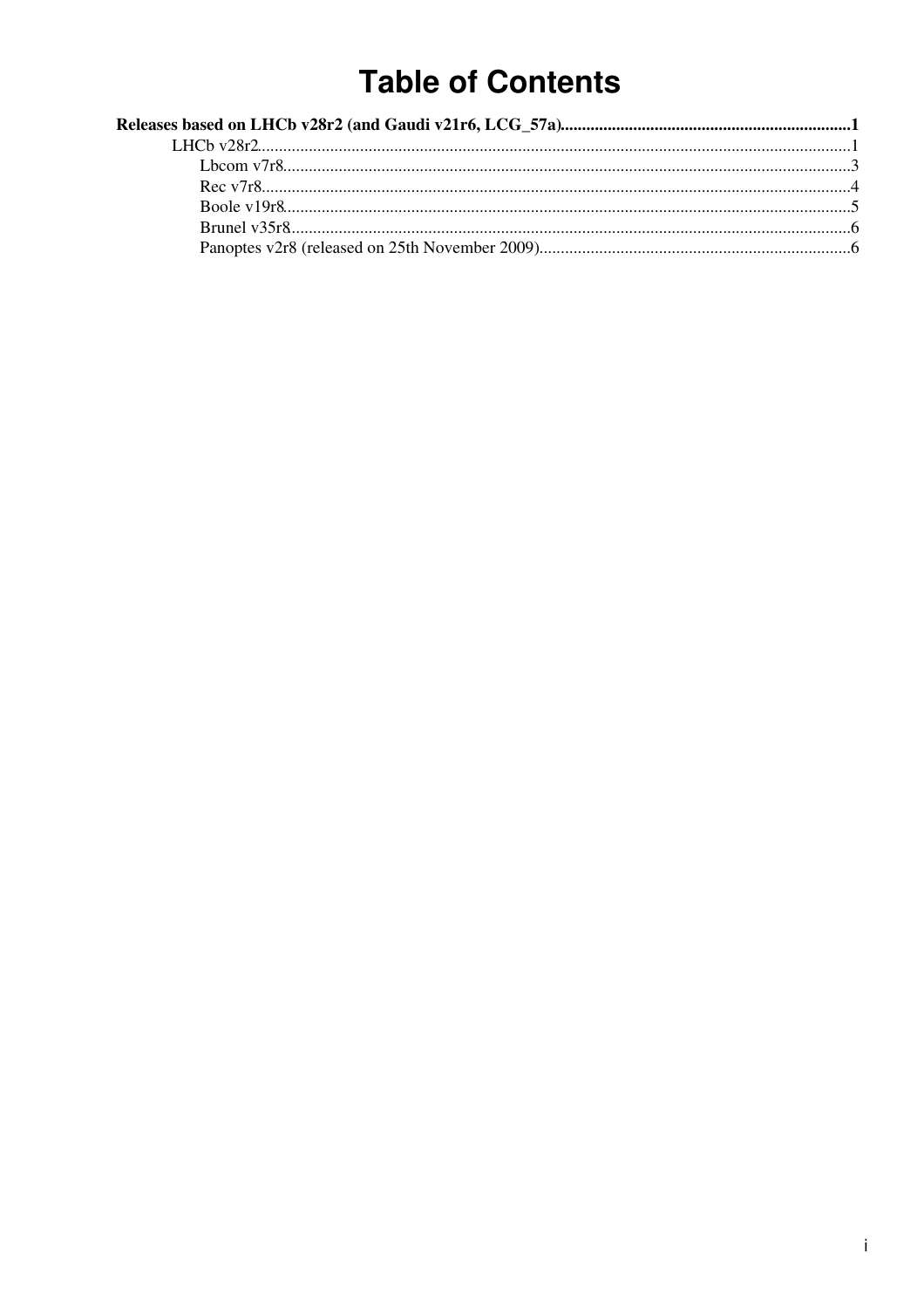# <span id="page-1-0"></span>**Releases based on LHCb v28r2 (and Gaudi v21r6, LCG\_57a)**

This page documents releases based on LHCb v28r2. **Do not edit**, the content of these releases is frozen.

## <span id="page-1-1"></span>**LHCb v28r2**

Released on 16th November 2009. Based on LHCb v28r1, with the following new tags

| Package             | User tag          | Suggested<br>official tag | Comment                                                                                 |
|---------------------|-------------------|---------------------------|-----------------------------------------------------------------------------------------|
| <b>LHCbSys</b>      | vanya_20091022    |                           | add new package Kernel/HistoStrings                                                     |
|                     | jucogan_20091027  |                           | add new package L0/L0Base                                                               |
| Calo/CaloDAQ        | odescham_20091027 | v4r15                     | Add protections                                                                         |
|                     | vanya_20091027    |                           | add new configurable CaloDigitConf to access<br>Calo Digits                             |
|                     | vanya_20091029    |                           | remove excessive debug printout                                                         |
| Calo/CaloInterfaces | vanya_20091025    | v7r16                     | add new interface ICaloDigits4Track                                                     |
| Calo/CaloUtils      | vanya_20091025    | v8r8                      | use new typedef and new interface                                                       |
|                     | odescham_20091108 |                           | speed-up Calo2Dview                                                                     |
| DAQ/MDF             |                   | v3r21                     | Fix bug in MEP decoding                                                                 |
| DAQ/Tell1Kernel     | szumlat_20091024  | v1r9                      | Add definitions needed by the new Tell1 digi<br>phase in Boole                          |
| Det/DetDesc         | vanya_20091023    | v18r16                    | add the first version of "histogram-conditions",<br>converters follow                   |
|                     | wouter_20091113   |                           | add function to compute the jacobian of a<br>transform used in alignment and monitoring |
|                     | marcocle_20091024 |                           | Fixed a typo in HistogramCondition.cpp                                                  |
| Det/DetDescCnv      | cattanem_20091102 | v4r10                     | Speed up initialisation, fix memory leak                                                |
| Det/RichDet         | papanest_20091111 | v13r0                     | HLT refractive index for gas radiators                                                  |
| Det/STDet           | jluisier_20091028 | v4r15                     | Bug fix in DeSTSector                                                                   |
|                     | mneedham_20091106 |                           | add sensor capacitance functions                                                        |
|                     | mneedham_20091020 |                           | Add common condition to DeSTSector                                                      |
|                     | mneedham_20091111 |                           | Accidental tag                                                                          |
| Det/VeloPixDet      | cocov_20091019    | v1r1                      | modif. in DeVeloPixSquareType: function to deal<br>with channelID, neighbours, etc.     |
|                     | cocov_20091021_v2 |                           | Warning on win32 compil float cast to double +<br>modif of PixelSize function           |
|                     | cocov_20091028    |                           | Debugging of pointToChannel and similar<br>functions in DeVeloPixSquareType             |
|                     | cocov_20091029    |                           | added channelToChannels and debug<br>$pointTo3x3Channel + channel2Point$                |
|                     | cocov_20091106    |                           | debug channelToChannels                                                                 |
| Event/DAQEvent      | odescham_20091016 | v8r2                      | new component ODINTimeFilter                                                            |
|                     | marcocle_20091106 |                           | changed the ODIN trigger types                                                          |
| Event/DigiEvent     | vanya_20091025    | v2r13                     | add typedefs LHCb::CaloDigit::Vector and<br>LHCb::CaloDigit::Set                        |
| Event/EventAssoc    | cocov_20091104    | v5r0                      | Add relation weighted 1D between<br>LHCb::Particle and LHCb::Particle                   |
|                     | ipalac_20091105   |                           | Split into two dictionaries                                                             |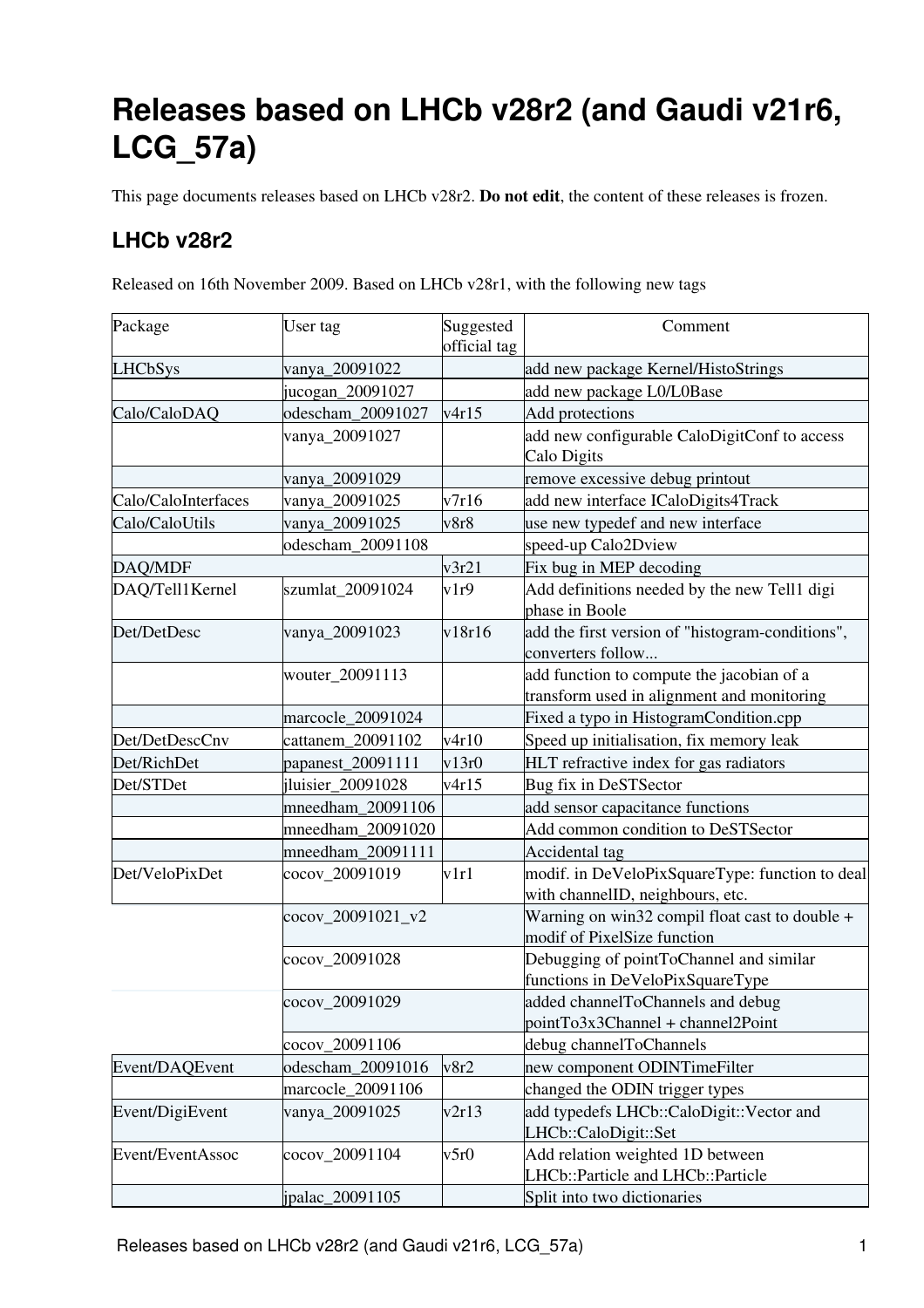| LHCb v28r2 Releases < LHCb < TWiki |  |  |  |
|------------------------------------|--|--|--|
|------------------------------------|--|--|--|

|                      | ipalac_20091113   |         | Add 1D relations for Particle->int,                                           |
|----------------------|-------------------|---------|-------------------------------------------------------------------------------|
|                      |                   |         | Particle->double                                                              |
| Event/EventPacker    | jonrob_20091111   | v2r0    | Add new packers, unpackers and checkers for<br>MC data, RichPIDs and MuonPIDs |
| Event/HltEvent       | graven_20091107   | v8r19   | remove obsolete HltSummary.xml                                                |
| Event/LumiEvent      | panmanj_20091106  |         | Adapt to Odin v6 triggerTypes                                                 |
|                      | rlambert_20091109 | v2r3    | Add new class to store event counts                                           |
|                      | rlambert_20091111 |         | Add status enum to EventCountFSR                                              |
| Event/MCEvent        | cocov_20091026    | v2r15p2 | add VeloPix MCHits location                                                   |
| Event/PackedEvent    | jonrob_20091111   | v3r7    | Add new packed data classes for MC data                                       |
| Event/PhysEvent      |                   | v11r10  | Change to Tagger.xml                                                          |
| Event/RecEvent       | pkoppenb_20091109 | v2r23   | Rename enums for HLT PVs                                                      |
| Event/TrackEvent     | wouter_20091110   | v5r2    | Fix declaration of node-range                                                 |
| GaudiConf            | jonrob_20091103   | v13r0   | Add new SimConf Configurable + Update                                         |
|                      |                   |         | DigiConf and DstConf                                                          |
|                      | cattanem_20091104 |         | Fix data on demand unpacking                                                  |
|                      | cattanem_20091105 |         | Fix spillover, remove ODIN from DST                                           |
|                      | jonrob_20091106   |         | Change name of Muon Tracks unpacking                                          |
|                      |                   |         | algorithm (for clarity)                                                       |
|                      | cattanem_20091109 |         | Add AlwaysCreate slot                                                         |
|                      | jonrob_20091110   |         | Add data packing checks                                                       |
|                      | cattanem_20091111 |         | Fix propagation of Spillover paths                                            |
| Kernel/HistoStrings  | vanya_20091022    | v1r0    | new package for histo-to/from-string conversion                               |
|                      |                   |         | (histograms as properties, histograms as                                      |
|                      |                   |         | conditions, etc)                                                              |
| Kernel/HltInterfaces | pkoppenb_20091106 | v2r1    | Add function to decode routing bits (pulls a                                  |
|                      |                   |         | dependency on DAQEvent)                                                       |
|                      | graven_20091107   | v3r0    | Remove obsolete IHltSummaryTool                                               |
|                      | pkoppenb_20091110 |         | Do not break on missing RawBank                                               |
| Kernel/LHCbAlgs      | v2r29p1           | v2r29p1 | accept ODIN bank version 6 (already released at<br>Point 8)                   |
|                      | jonrob_20091106   | v2r30   | Add new algorithm that performs DataObject                                    |
|                      |                   |         | version sequence filtering                                                    |
|                      | jonrob_20091109   |         | Change data member to unsigned char in                                        |
|                      |                   |         | DataObjectVersionFilter + Pickup some changes                                 |
|                      |                   |         | from Marco CL. ?                                                              |
|                      | marcocle_20091109 |         | modified the ODIN decode tool to accept a list of                             |
|                      |                   |         | locations for the RawEvent (by default                                        |
|                      |                   |         | RawEvent::Copied and RawEvent::Default)                                       |
| Kernel/LHCbMath      | vanya_20091022    | v3r14   | add more decorations for lines, planes & their<br>operations                  |
|                      | vanya_20091023    |         | reimplement LHCb::Math::round using                                           |
|                      |                   |         | boost::numeric::converter, gain around factor of                              |
|                      |                   |         | 10 in CPU, also add a test of Knuth vs. Lomont                                |
|                      |                   |         | compare for floating point numbers. Lomont                                    |
|                      |                   |         | compare is ~ factor 4 more CPU efficient                                      |
| Kernel/LHCbKernel    | vanya_20091025    | v11r9   | add typedef LHCb::CaloCellID::Set                                             |
|                      | jonrob_20091107   |         | Add more const'ness to StandardPacker                                         |
|                      | jonrob_20091110   |         | Add methods to pack dLL values                                                |
|                      | wouter_20091111   |         | Added methods to retrieve sequential IDs to                                   |
|                      |                   |         | <b>OTChannelID</b>                                                            |
|                      | mneedham_20091111 |         | Bug fix in TTNames                                                            |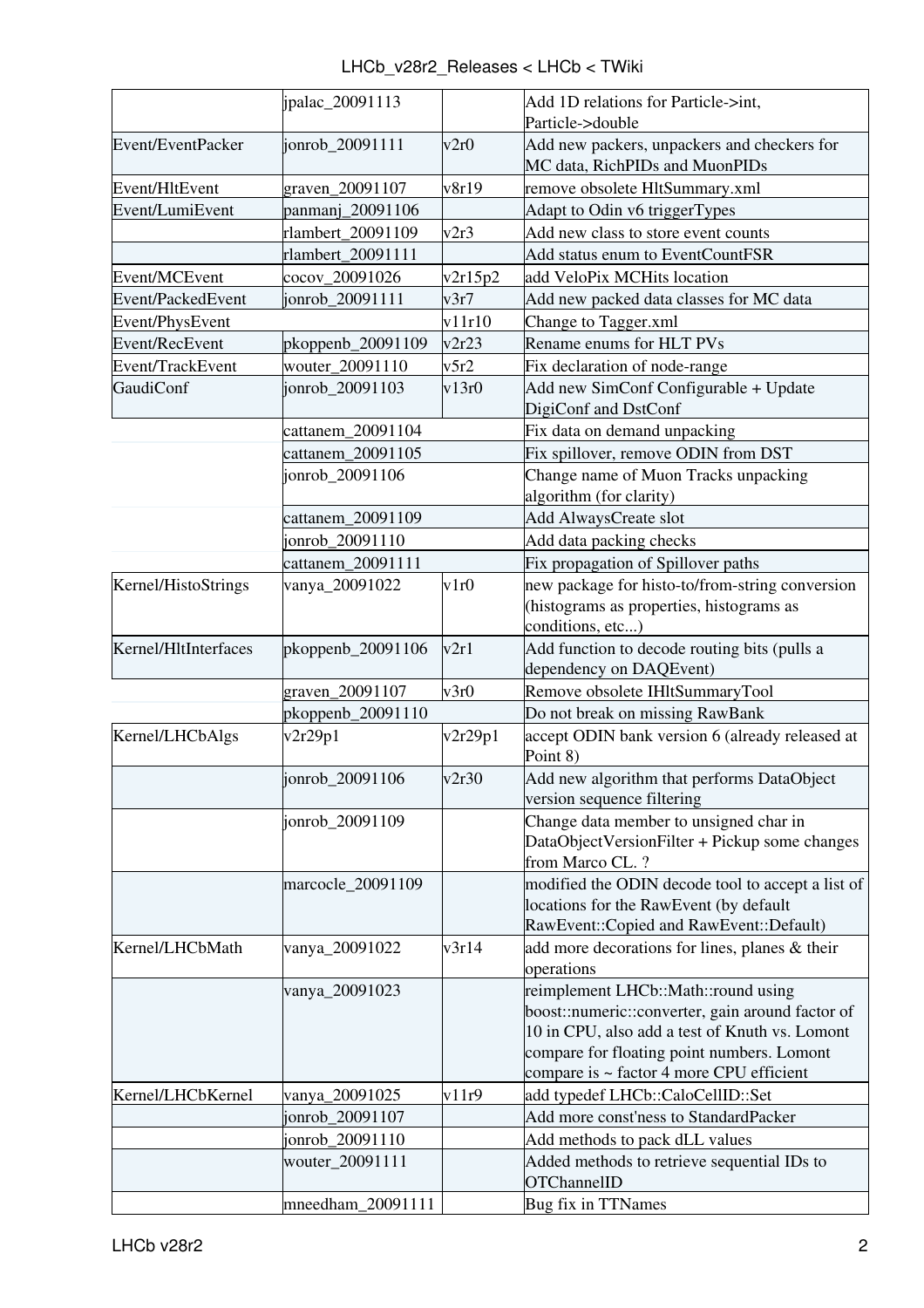| LHCb v28r2 Releases < LHCb < TWiki |  |
|------------------------------------|--|
|------------------------------------|--|

| Kernel/MCInterfaces                     | cocov 20091106    | v1r10  | add interface IHepMCParticleSelector                           |
|-----------------------------------------|-------------------|--------|----------------------------------------------------------------|
| L0/L0Base                               | jucogan_20091029  | v1r2   | Modify default property for                                    |
|                                         |                   |        | L0FromRawBase.cpp                                              |
| OT/OTDAQ                                | wouter_20091023   | v7r6   | made MultiBXRawBankDecoder::initialize more                    |
|                                         |                   |        | verbose                                                        |
| Phys/DaVinciInterfaces  jpalac_20091030 |                   | v1r3   | Remove IPhysDesktop::relatedPVFinder method                    |
|                                         | pkoppenb_20091105 |        | Fix doxygen                                                    |
|                                         | cocov_20091110    |        | Add IJets2Jets interface                                       |
|                                         | ipalac_20091110   |        | Add IPhysDesktop::setOutputLocation method                     |
|                                         | ipalac_20091111   |        | remove IPhysDesktop::imposeOutputLocation                      |
| Phys/DaVinciKernel                      | jpalac_20091027   | v8r3   | Add method to retrieve InputLocations. Make                    |
|                                         |                   |        | BTaggigngTool private.                                         |
|                                         | jpalac_20091030   |        | DVAlgo takes more control of OnOffline,                        |
|                                         |                   |        | locations and PV relator tool                                  |
|                                         | ipalac_20091105   |        | Add Kernel/DaVinciP2VVAngles.h for P->VV                       |
|                                         |                   |        | angle calculations                                             |
|                                         | jpalac_20091105b  |        | Bug fix: decision whether to copy P->PV table                  |
|                                         |                   |        | was based on previous event                                    |
|                                         | ipalac_20091110a  |        | DVAlgorithm takes control of standard PVs, sets                |
|                                         |                   |        | outputLocation of PhysDesktop                                  |
|                                         | ipalac_20091111   |        | DVAlgorithm uses                                               |
|                                         |                   |        | IPhysDesktop::setOutputLocation                                |
| Phys/DaVinciTypes                       |                   | v1r1   |                                                                |
| Phys/LoKiCore                           | cattanem_20091111 | v9r5p1 | Fix untested StatusCode                                        |
| Sim/SimComponents                       | pkoppenb_20091021 | v2r20  | Warning on non found decays in MCDecayFinder                   |
| ST/STKernel                             | jvantilb_20091026 | v1r18  | Use interstripFraction from raw buffer in                      |
|                                         |                   |        | STTell1Board::ADCToOffline                                     |
|                                         | mtobin 20091030   |        | Add interface for noise calculation tool                       |
|                                         | mtobin_20091110   |        | Modified noise calculation tool interface                      |
| Tf/TfKernel                             | wouter_20091110   | v2r13  | Add method to OTHitCreator to create hit from<br><b>lhcbid</b> |
| Tr/TrackInterfaces                      | jblouw 20091105   | v4r9   | added interface to PitchRes tool                               |

## <span id="page-3-0"></span>**Lbcom v7r8**

Released on 16th November 2009. Based on Lbcom v7r7, with the following new tags

| Package                                 | User tag                | Suggested<br>official tag | Comment                                                                |
|-----------------------------------------|-------------------------|---------------------------|------------------------------------------------------------------------|
| Calo/CaloAssociators  odescham_20091027 |                         | v6r10                     | complete on-Demand settings                                            |
|                                         | vanya_20091027          |                           | add new Configurable                                                   |
| Calo/CaloTools                          | dgolubko_20091105       | v5r13                     | bugfix in L0Calo2CaloTool, remove the<br>DuplicateClustersOnTES switch |
| Hlt/HltDAQ                              | graven_20091107         | v1r1p1                    | publish counters to monitor service                                    |
| L0/L0Calo                               | robbep_20092910         | v10r0                     | Move to new structure of L0 Algorithms (uses<br>L0/L0Base)             |
| L0/L0DU                                 | robbep_20091029         | v9r0                      | Move to new structure of L0 Algorithms (uses<br>L0/L0Base)             |
| ST/STAlgorithms                         | mneedham_20091020 v3r10 |                           | Add noise writing algorithm                                            |
|                                         | jluisier_20091028       |                           | Add strip checking algorithm, bug fix in noise<br>writing algorithm    |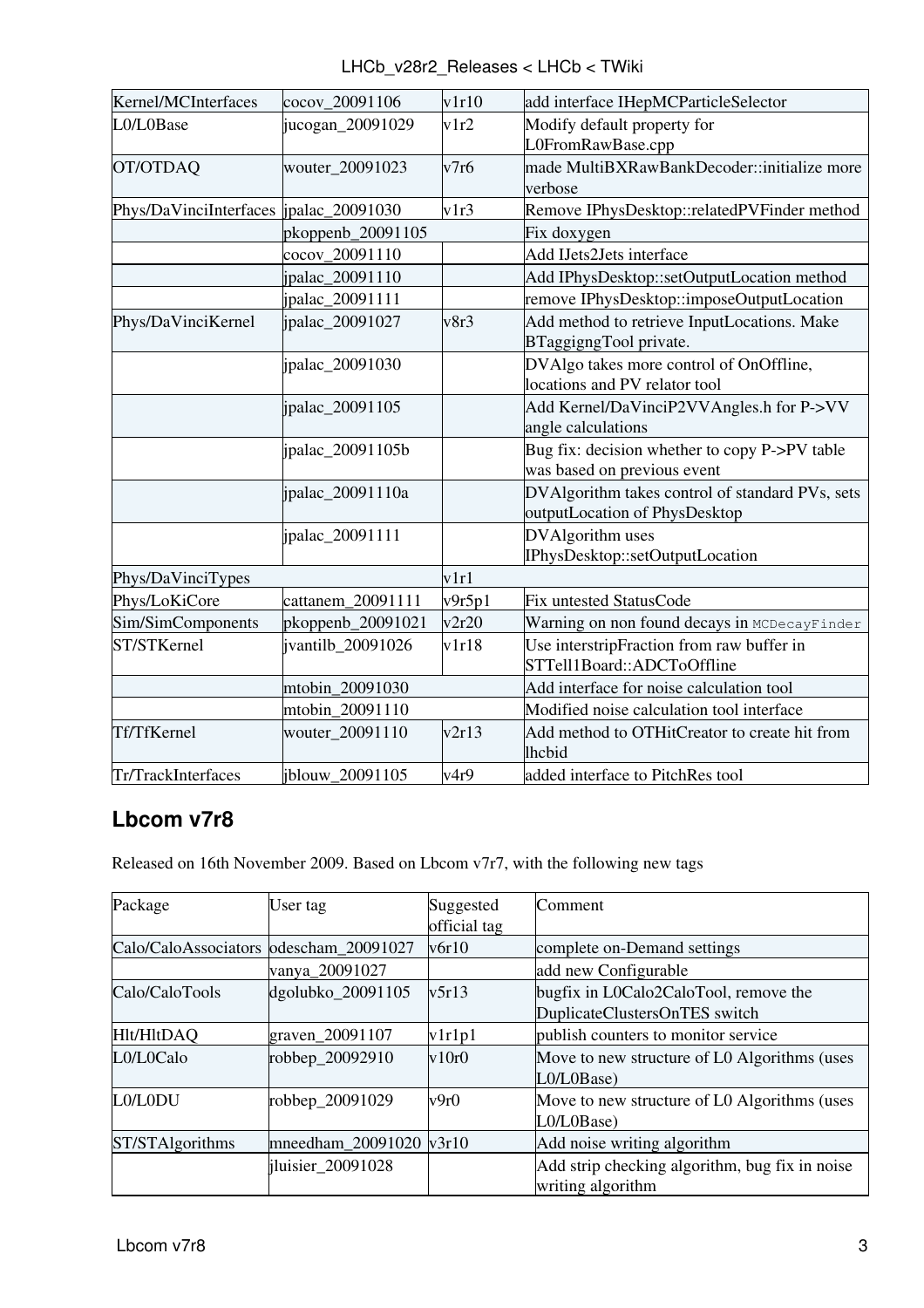|                   |           | LHCb v28r2 Releases < LHCb < TWiki                                                 |
|-------------------|-----------|------------------------------------------------------------------------------------|
| antilh 20091026 - | $v^2r^20$ | $\mathbb{R}$ aw $\mathbb{R}$ ank $\mathbb{T}$ oS $\mathbb{T}$ Cluster $\mathbb{A}$ |

| ST/STDAQ                             | jvantilb_20091026 | v3r20 | RawBankToSTClusterAlg: Adopt changes in<br>STKernel and use stored interstrip. |
|--------------------------------------|-------------------|-------|--------------------------------------------------------------------------------|
|                                      | mtobin_20091030   |       | Added method to ReadoutTool                                                    |
|                                      | mneedham_20091106 |       | Suppress warnings about lost banks                                             |
|                                      | mneedham_20091111 |       | <b>Check StatusCodes</b>                                                       |
| <b>ST/STMonitors</b>                 | jvantilb_20091026 | v1r7  | Add new algorithm: STPulseMonitor.                                             |
|                                      | mtobin_20091030   | v2r0  | Modified NZS monitoring to use<br><b>ISTNoiseCalculationTool.</b>              |
|                                      | mtobin_20091110   |       | Changed some binning/histograms for online<br>consistency.                     |
|                                      | mtobin 20091112   |       | Added plots of pedestals in noise monitoring.                                  |
| ST/STTools                           | mtobin 20091030   | v3r13 | Add implementation of<br><b>STNoiseCalculationTool</b>                         |
|                                      | mneedham_20091106 |       | Add STSelectLadders17                                                          |
|                                      | mtobin_20091110   |       | Add some protections to noise calculation tools                                |
| Velo/VeloAlgorithms szumlat_20091024 |                   | v5r0  | Updates to new Tell1 digitisation algorithms                                   |
| Velo/VeloDAQ                         | serena_20091030   | v4r10 | bug fix in PileUp (binary banks) decoder                                       |
|                                      | szumlat_20091112  |       | Change message from error to Warnig when a<br>duplicate cluster is found       |

## <span id="page-4-0"></span>**Rec v7r8**

Released on 17th November 2009. Based on Rec v7r7, with the following new tags

| Package          | User tag                | Suggested<br>official tag | Comment                                                                                                                                  |
|------------------|-------------------------|---------------------------|------------------------------------------------------------------------------------------------------------------------------------------|
| Calo/CaloPIDs    | vanya_20091025          | v5r2                      | add ICaloDigits4Track interface to<br>(CALO)EnergyFroTrack tool                                                                          |
|                  | vanya_20091030          |                           | suppress few run-time warnings                                                                                                           |
| Calo/CaloReco    | odescham_20091027       | v5r3                      | fix settings                                                                                                                             |
|                  | vanya_20091027          |                           | use new configurable CaloDigitConf to access<br>CaloDigits                                                                               |
|                  | dgolubko_20091030       |                           | bugfix in CaloClusterizationTool for level=1                                                                                             |
|                  | dgolubko_20091105       |                           | CaloClusterizationTool: correction for level=0, use<br>of CaloFunctors::neighbours()                                                     |
|                  | cattanem_20091109       |                           | propagate OutputLevel to CaloDigitsConf                                                                                                  |
| Muon/MuonID      | jonrob 20091108         | v7r3                      | Allow MuonPID to be rerun when PID objects<br>already exist on the TES.                                                                  |
|                  | wouter_20091110         |                           | Use ConfiguredMasterFitter to configure track fitters                                                                                    |
| Rec/GlobalReco   | jonrob 20091106         | v6r28                     | Changes for new DST content. No longer add Rich,<br>Muon or Combined DLL information to<br>ProtoParticles (now stored directly on DSTs). |
| Tf/PatAlgorithms | smenzeme_20091106 v3r24 |                           | fix unitialized member variable                                                                                                          |
|                  | wouter_20091110         |                           | Replace OTRawBankDecoder with OTHitCreator in<br>PadSeedFit                                                                              |
| Tf/PatVeloTT     | wouter_20091030         | v3r9                      | made MagnetTool aware of field updates                                                                                                   |
| Tf/TfTools       | wouter_20091110         | v1r8                      | Remove a bad assert                                                                                                                      |
| Tf/TrackSys      | smenzeme 20091031       | v4r27                     | remove extra Info algorithms from cosmic sequence                                                                                        |
|                  | smenzeme_20091103       |                           | change configurabels to automatically run proper<br>settings for cosmics                                                                 |
| Tr/PatPV         | pkoppenb_20091111       | v3r9                      | new 3D fit algo for 3D vertices, remove _dll file                                                                                        |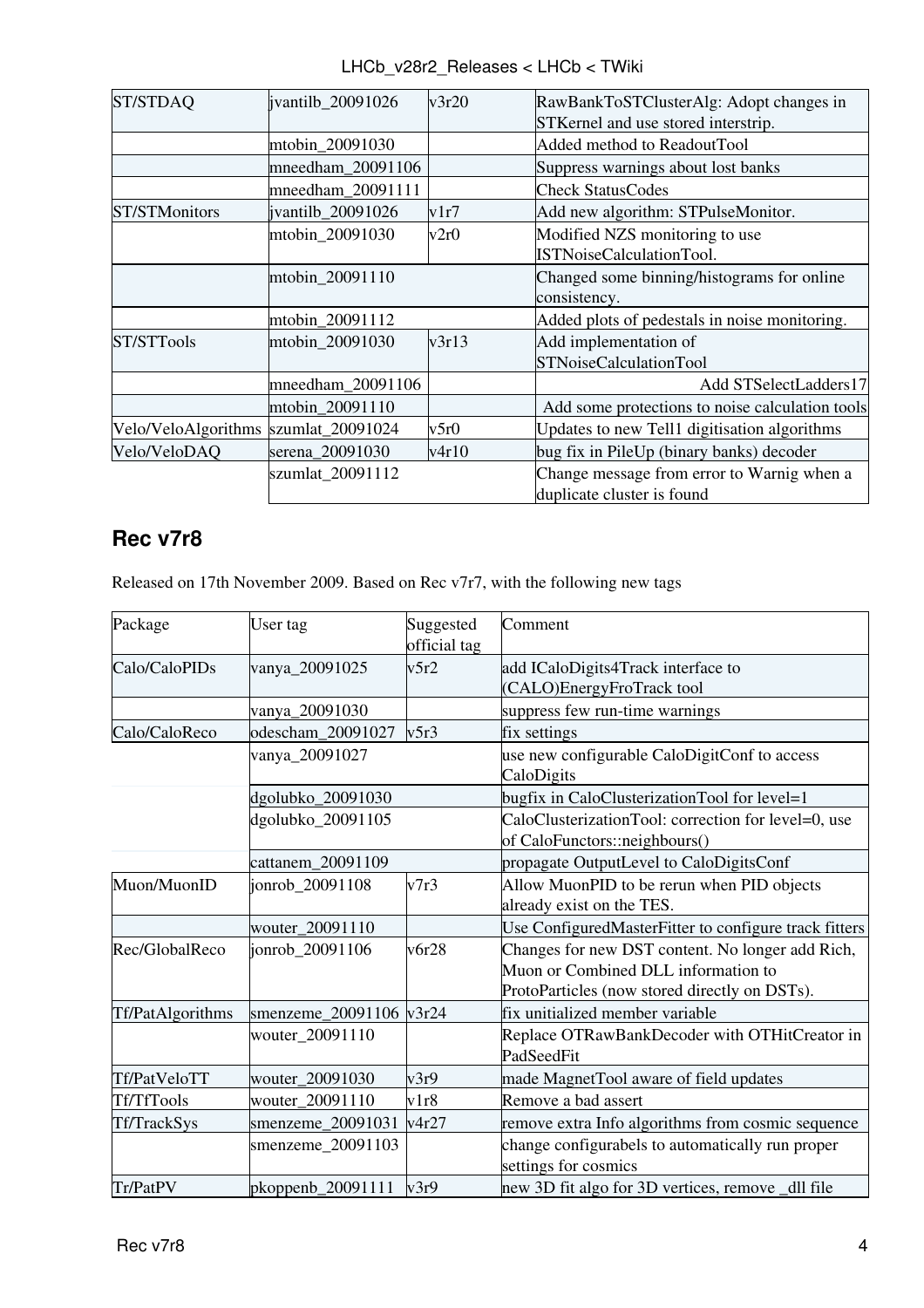| LHCb v28r2 Releases < LHCb < TWiki |  |  |  |
|------------------------------------|--|--|--|
|------------------------------------|--|--|--|

| Tr /TrackFitEvent                  | wouter_20091111   | v4r2    | added KalmanFitResult                                  |
|------------------------------------|-------------------|---------|--------------------------------------------------------|
| Tr/TrackFitter                     | wouter_20091110   | v2r39   | add config for cosmics. fix range in trackmasterfitter |
|                                    | wouter_20091111   |         | move projection to trackmasterfitter. store seedCov    |
|                                    |                   |         | in new class KalmanFitResult                           |
| Tr/TrackMonitors                   | wouter_20091029   | v1r15   | fixed memory leak, fixed histo limits                  |
|                                    | jblouw_20091105   |         | added PitchRes tool, added pitch residuals to          |
|                                    |                   |         | <b>OTTrackMonitors</b>                                 |
|                                    | mneedham          |         | Make alignment histos by default                       |
|                                    | wouter 20091113   |         | add TrackAlignMonitor                                  |
| Tr/TrackProjectors wouter_20091113 |                   | v2r26   | add to TrackProjector to tool factory. simplify        |
|                                    |                   |         | computattion of alignderivatives                       |
| Tr/TrackTools                      | albrecht_20091021 | v3r22p1 | fix of small memory leak in TrackNNGhostId             |
|                                    | albrecht_20091023 | v3r23   | add GhostId for all track types                        |
|                                    | albrecht_20091027 |         | add previously forgotten src/TMVA weight files         |
|                                    | smenzeme_20091031 |         | check for existence of cluster collections in          |
|                                    |                   |         | TrackNNGhostId                                         |
|                                    | cattanem_20091030 |         | Fix compilation warnings                               |
| Tr/TrackUtils                      | albrecht_20091023 | v1r31   | change ghostId tool to private                         |
|                                    | cattanem_20091111 |         | <b>Fix untested StatusCodes</b>                        |
| Rec/LumiAlgs                       | panmanj_20091106  | v2r3    | Adapt to Odin v6 triggerTypes                          |
|                                    | panmanj_20091111  |         | protection: no FSR on MDF, and more Odin v6            |
|                                    |                   |         | trigger types                                          |
|                                    | rlambert_20091111 |         | Added new alg EventAccounting to maintain the          |
|                                    |                   |         | EventCountFSR, qmtests, minor fix in configurable      |
|                                    | panmanj_20091112  |         | add LumiIntegratorConf: integrates the lumiFSR for     |
|                                    |                   |         | analysis jobs                                          |
|                                    | rlambert_20091112 |         | fixed Configurable and logic error in                  |
|                                    |                   |         | EventAccounting                                        |
|                                    | rlambert_20091113 |         | added use statement for GaudiConf                      |
| Tf/PatAlgorithms                   | kholubye_20091112 |         | if running over hits not used by PatForward, added     |
|                                    |                   |         | an option to reuse hits from "bad" PatForward tracks   |
| Tf/TsaAlgorithms                   | kholubye_20091112 |         | option to run over hits not used by PatForward         |
| Tf/TrackMatching                   | kholubye_20091112 |         | option to discard velo seeds used by PatForward        |
| Tf/TrackSys                        | kholubye_20091112 |         | fast reconstruction sequence                           |
| Tr/TrackFitter                     | kholubye_20091112 |         | in ConfiguredFitters.py: ConfiguredFitter              |
|                                    |                   |         | (universal), ConfiguredFitSeed (small ErrorQoP to      |
|                                    |                   |         | fit Seeds for TrackMatching)                           |
| Tr/TrackTools                      | kholubye_20091112 |         | minor modification in TrackCloneFinder, bug fix in     |
|                                    |                   |         | TrackStateInitTool                                     |
| Tr/TrackCheckers                   | kholubye_20091112 |         | TrackOccupChecker class added for occupancy            |
|                                    |                   |         | studies                                                |

## <span id="page-5-0"></span>**Boole v19r8**

To be released on 19th November 2009. Based on Boole v19r7 but using Lbcom v7r8, LHCb v28r2, and the following new tags

| Package    | User tag         | Suggested official | Comment                                        |
|------------|------------------|--------------------|------------------------------------------------|
|            |                  | tag                |                                                |
| Digi/Boole | szumlat 20091024 | v19r8              | Add option to activate the new Tell1 digi line |
|            | jonrob 20091103  |                    | Updates to adapt to changes in GaudiConf       |